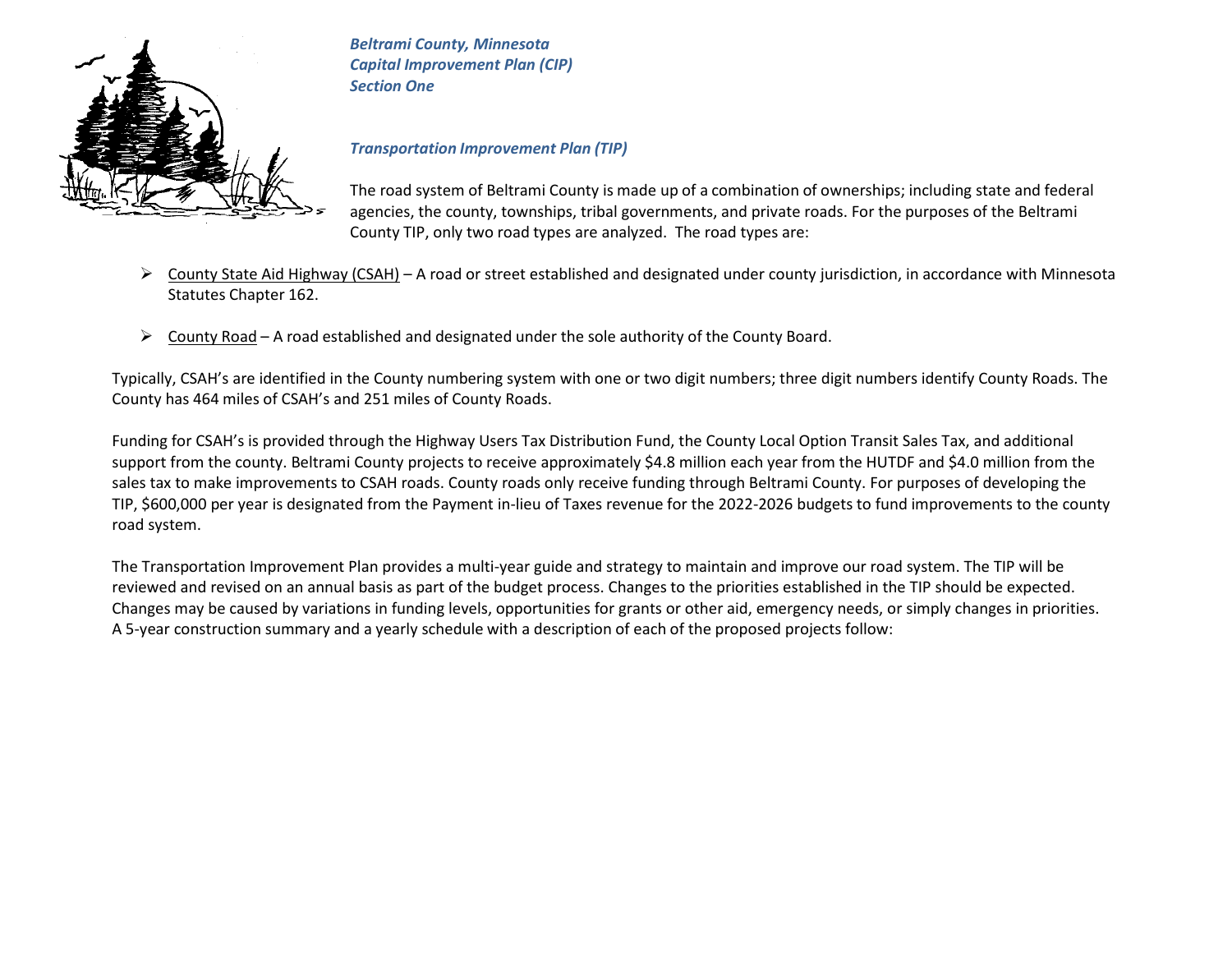|       | Federal<br>Funds | State Aid<br><b>Funds</b> | County<br><b>Funds</b> | Other<br><b>Funds</b> | <b>County SalesTax</b> | <b>Total Cost</b> |
|-------|------------------|---------------------------|------------------------|-----------------------|------------------------|-------------------|
| 2022  | \$3,535,000      | \$2,225,000               | \$600,000              | \$1,570,000           | \$6,720,000            | \$14,650,000      |
| 2023  | \$20,000         | \$7,827,000               | \$1,425,000            | \$328,000             | \$4,050,000            | \$13,650,000      |
| 2024  | \$103,000        | \$5,712,000               | \$725,000              | \$0                   | \$3,700,000            | \$10,240,000      |
| 2025  | \$0              | \$2,338,000               | \$900,000              | \$252,000             | \$3,400,000            | \$6,890,000       |
| 2026  | \$0              | \$7,650,000               | \$450,000              | \$0                   | \$4,500,000            | \$12,600,000      |
| Total | \$3,658,000      | \$25,752,000              | \$4,100,000            | \$2,150,000           | \$22,370,000           | \$58,030,000      |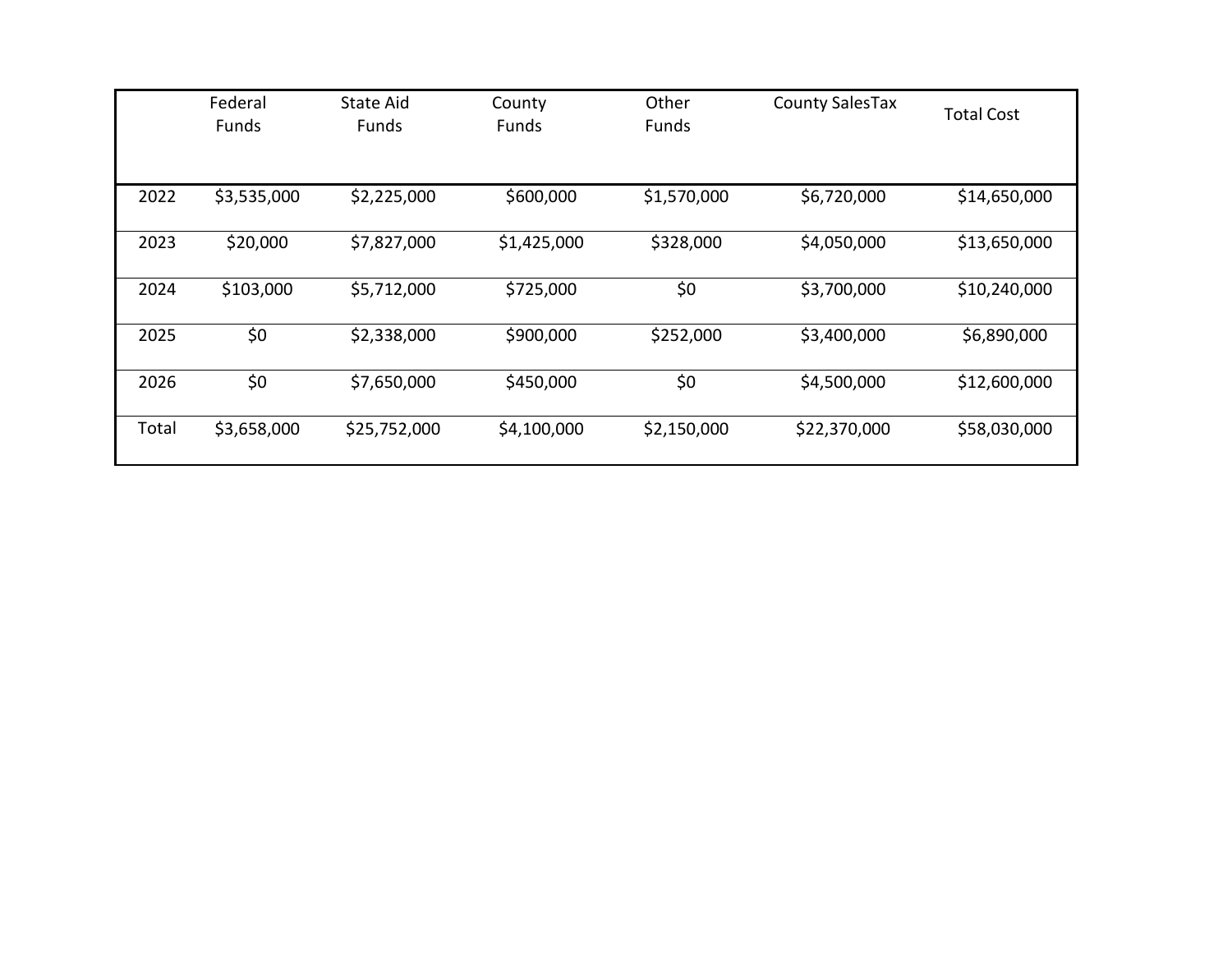|                    |                                                           | Federal   | <b>State Aid</b> | County  |           | <b>County Sales</b> |                   |
|--------------------|-----------------------------------------------------------|-----------|------------------|---------|-----------|---------------------|-------------------|
| Project            | <b>Project Description</b>                                | Funds     | Funds            | Funds   | Other     | Tax                 | <b>Total Cost</b> |
| CSAH <sub>5</sub>  | CSAH 22 to CSAH 24                                        | 1,000,000 | 50,000           |         |           | 320,000             | 1,370,000         |
|                    | Resurfacing<br>(Length 5.40 miles)                        |           |                  |         |           |                     |                   |
| CSAH <sub>5</sub>  | CSAH 24 to CSAH 32                                        | 1,100,000 | 50,000           |         |           | 400,000             | 1,550,000         |
|                    | Resurfacing<br>(Length 6.00 miles)                        |           |                  |         |           |                     |                   |
| CSAH <sub>5</sub>  | 2' shld, 6" edge stripe, rumbles<br>(Length 5.40 miles)   | 82,000    | 98,000           |         |           |                     | 180,000           |
| CSAH <sub>20</sub> | CR 414 to CSAH 27<br>Reconstruction<br>(Length 5.8 miles) |           | 500,000          |         | 1,250,000 | 4,750,000           | 6,500,000         |
| CSAH 57            | CSAH 21 to 3 miles east                                   |           | 25,000           |         |           | 925,000             | 950,000           |
|                    | <b>Bituminous Surfacing</b><br>(Length 3.0 miles)         |           |                  |         |           |                     |                   |
| CSAH 57            | <b>CSAH 20 to Sumac</b>                                   |           | 25,000           |         |           | 325,000             | 350,000           |
|                    | <b>Bituminous Surfacing</b>                               |           |                  |         |           |                     |                   |
|                    | (Length 1.0 miles)                                        |           |                  |         |           |                     |                   |
| CSAH 39            | 2 mi S of CSAH 12, over Miss.<br>New Ped/Bike Bridge      | 600,000   |                  |         | 200,000   |                     | 800,000           |
| <b>CSAH 305</b>    | CSAH 57 to CSAH 21                                        |           |                  | 150,000 |           |                     | 150,000           |
|                    | <b>Bituminous Surfacing</b><br>(Length 0.5 miles)         |           |                  |         |           |                     |                   |
| CSAH <sub>52</sub> | US 71/CSAH 52 Intersection<br>Roundabout                  | 647,000   | 33,000           |         |           |                     | 680,000           |
| Various            | Upgrade signs and markings                                | 15,000    | 10,000           |         |           |                     | 25,000            |
| Various            | 6" ground in wet reflective edge<br>line                  | 37,000    | 13,000           |         |           |                     | 50,000            |
| Various            | LED stop signs                                            | 47,000    | 13,000           |         |           |                     | 60,000            |
| Various            | Chevrons                                                  | 7,000     | 8,000            |         |           |                     | 15,000            |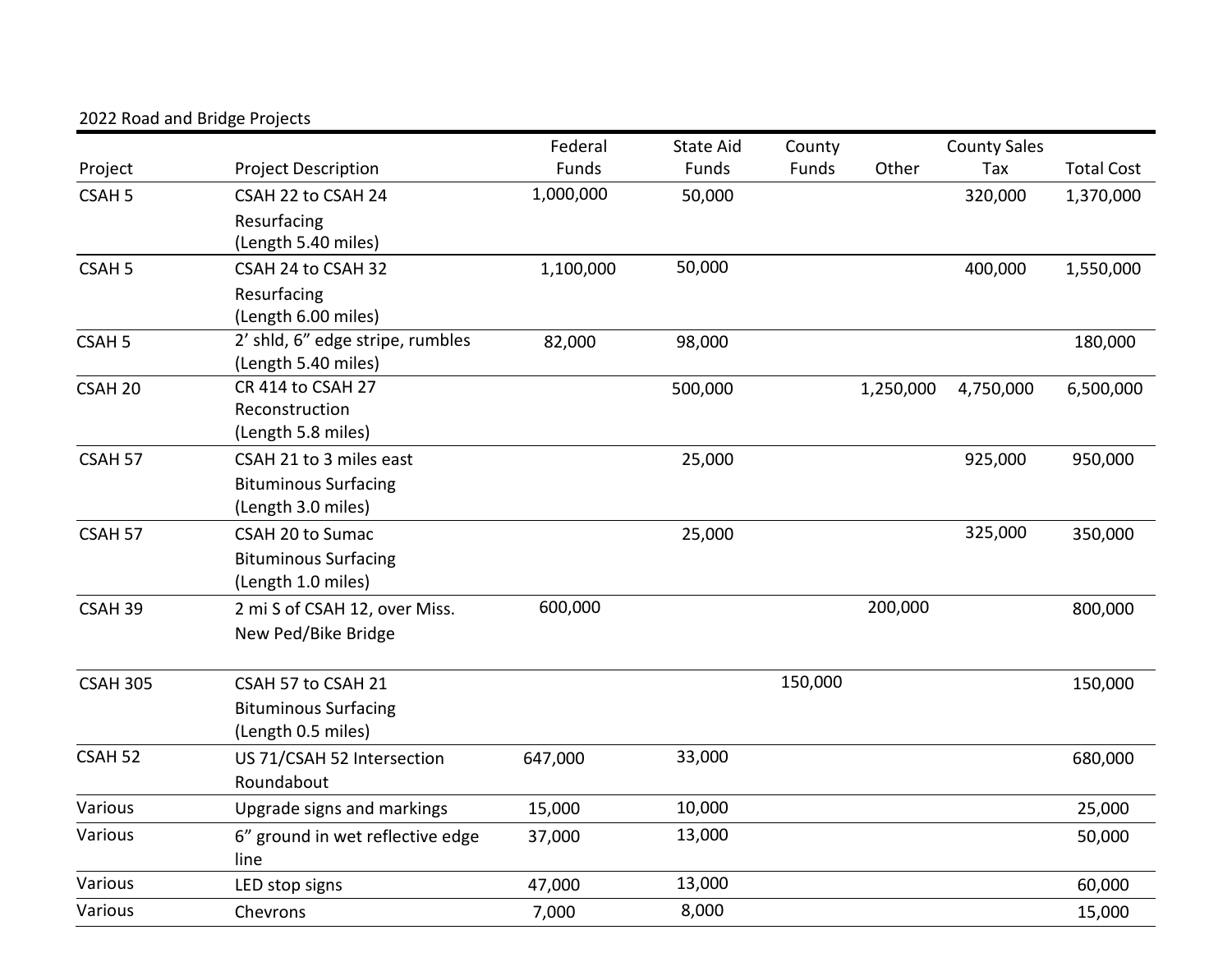| Three Is.Rd | Three Island Road               | 120,000     | 120,000     |         |  |  |                                                |
|-------------|---------------------------------|-------------|-------------|---------|--|--|------------------------------------------------|
|             | Subgrade corrections and gravel |             |             |         |  |  |                                                |
|             | (Length 1.25 miles)             |             |             |         |  |  |                                                |
| Various     | Seal Coating                    |             | 1,400,000   | 100,000 |  |  | 1,500,000                                      |
| Various     | County-Wide Graveling and       |             |             | 350,000 |  |  | 350,000                                        |
|             | <b>Stabilization Program</b>    |             |             |         |  |  |                                                |
|             | TOTALS:                         | \$3,535,000 | \$2,225,000 |         |  |  | \$600,000 \$1,570,000 \$6,720,000 \$14,650,000 |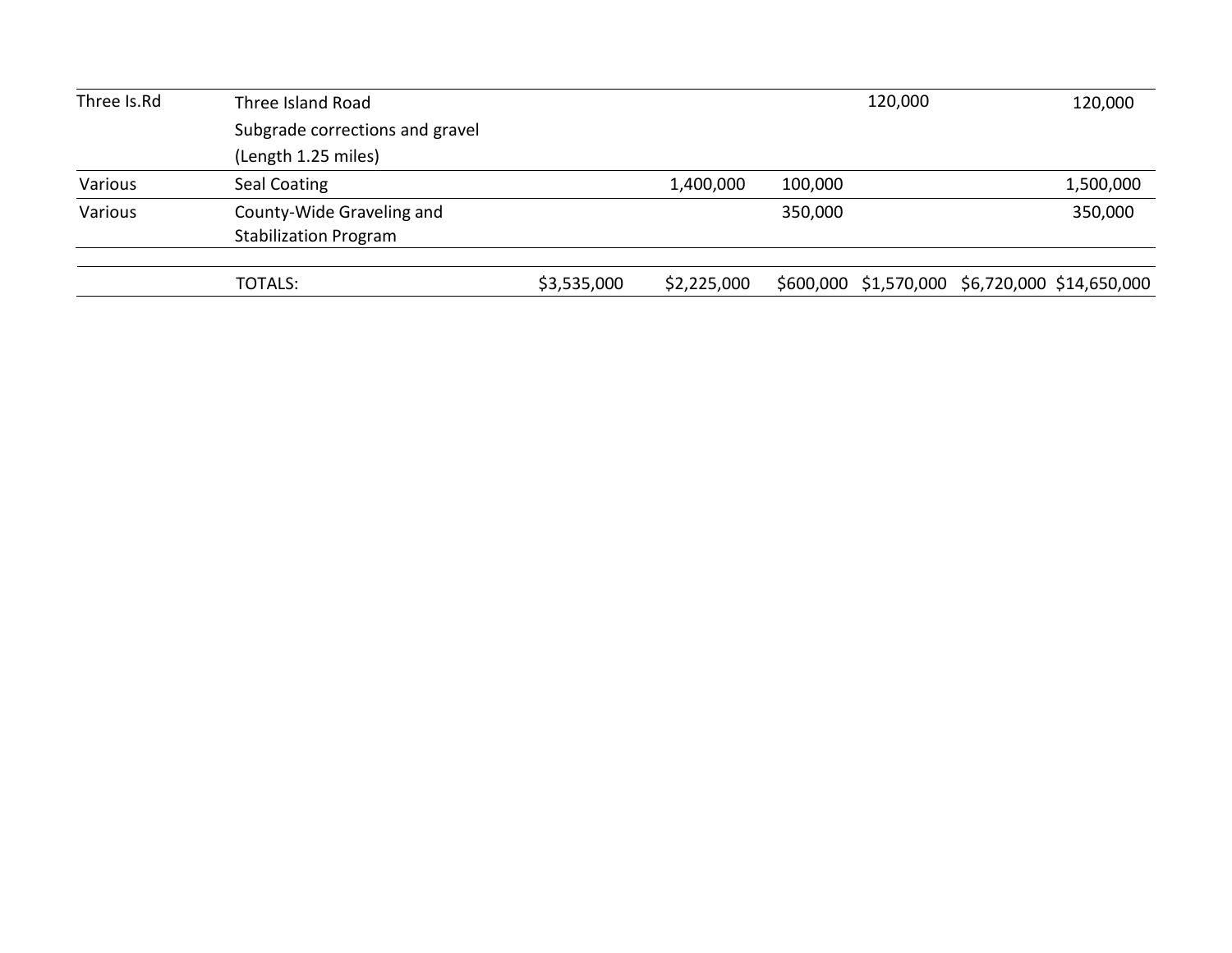|                    |                                 | Federal | <b>State Aid</b> | County  |         | <b>County Sales</b> |                   |
|--------------------|---------------------------------|---------|------------------|---------|---------|---------------------|-------------------|
| Project            | <b>Project Description</b>      | Funds   | Funds            | Funds   | Other   | Tax                 | <b>Total Cost</b> |
| CSAH 57            | Sumac to CSAH 21                |         | 500,000          |         |         | 1,600,000           | 2,100,000         |
|                    | Grading and Aggregate Surfacing |         |                  |         |         |                     |                   |
|                    | (Length 3.0 miles)              |         |                  |         |         |                     |                   |
| CSAH <sub>7</sub>  | Co. line to CSAH 14             |         | 1,400,000        |         |         |                     | 1,400,000         |
|                    | Thin Overlay                    |         |                  |         |         |                     |                   |
|                    | (Length 6.6 miles)              |         |                  |         |         |                     |                   |
| CSAH 12            | CSAH 27 to CSAH 39              |         | 2,300,000        |         |         |                     | 2,300,000         |
|                    | Thin Overlay                    |         |                  |         |         |                     |                   |
|                    | (Length 11.50 miles)            |         |                  |         |         |                     |                   |
| <b>CR 407</b>      | CR 404 to CSAH 8                |         |                  | 525,000 |         |                     | 525,000           |
|                    | Resurfacing                     |         |                  |         |         |                     |                   |
|                    | (Length 1.5 miles)              |         |                  |         |         |                     |                   |
| <b>CR 407</b>      | <b>CSAH 4 TO CR 404</b>         |         |                  | 400,000 |         |                     | 400,000           |
|                    | Mill and Overlay                |         |                  |         |         |                     |                   |
|                    | (Length 1.5 miles)              |         |                  |         |         |                     |                   |
| CSAH 15            | CSAH 26 to CSAH 32              |         |                  | 50,000  |         | 2,450,000           | 2,500,000         |
|                    | Resurfacing                     |         |                  |         |         |                     |                   |
|                    | (Length 7.0 miles)              |         |                  |         |         |                     |                   |
| CSAH 15            | Turtle River to CSAH 26         |         | 1,050,000        |         |         |                     | 1,050,000         |
|                    | Thin Overlay                    |         |                  |         |         |                     |                   |
|                    | (Length 4.10 miles)             |         |                  |         |         |                     |                   |
| CSAH 15            | 30 <sup>th</sup> to CSAH 52     |         | 600,000          |         |         |                     | 600,000           |
|                    | Reconstruction                  |         |                  |         |         |                     |                   |
|                    | (Length 0.5 miles)              |         |                  |         |         |                     |                   |
| CSAH <sub>22</sub> | 2.2 mi. SE of TH 71             |         | 400,000          |         |         |                     | 400,000           |
|                    | Old Bridge #04509               |         |                  |         |         |                     |                   |
|                    | <b>Bridge Replacement</b>       |         |                  |         |         |                     |                   |
| CSAH <sub>22</sub> | 0.5 mi W of CSAH 27             |         | 172,000          |         | 328,000 |                     | 500,000           |
|                    | Old Bridge #04510               |         |                  |         |         |                     |                   |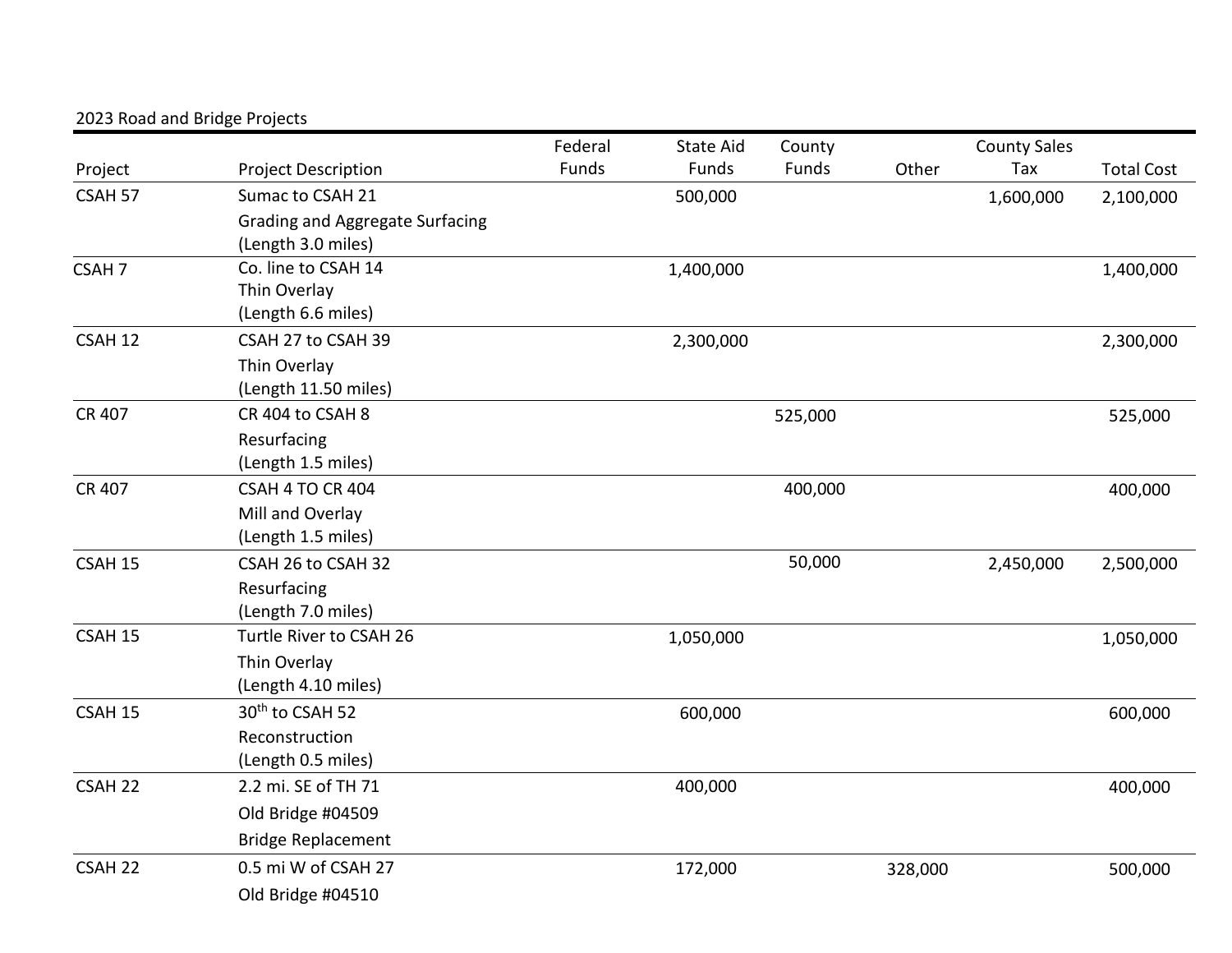|         | <b>Bridge Replacement</b>     |          |                         |           |             |              |
|---------|-------------------------------|----------|-------------------------|-----------|-------------|--------------|
| Various | District Wide                 | 20,000   | 5,000                   |           |             | 25,000       |
|         | Edge Stripping                |          |                         |           |             |              |
| Various | Pavement Maintenance Projects |          | 100,000<br>1,400,000    |           |             | 1,500,000    |
|         | (Seal Coating)                |          |                         |           |             |              |
| Various | County-Wide Graveling and     |          | 350,000                 |           |             | 350,000      |
|         | <b>Stabilization Program</b>  |          |                         |           |             |              |
|         | <b>TOTALS:</b>                | \$20,000 | \$7,827,000 \$1,425,000 | \$328,000 | \$4,050,000 | \$13,650,000 |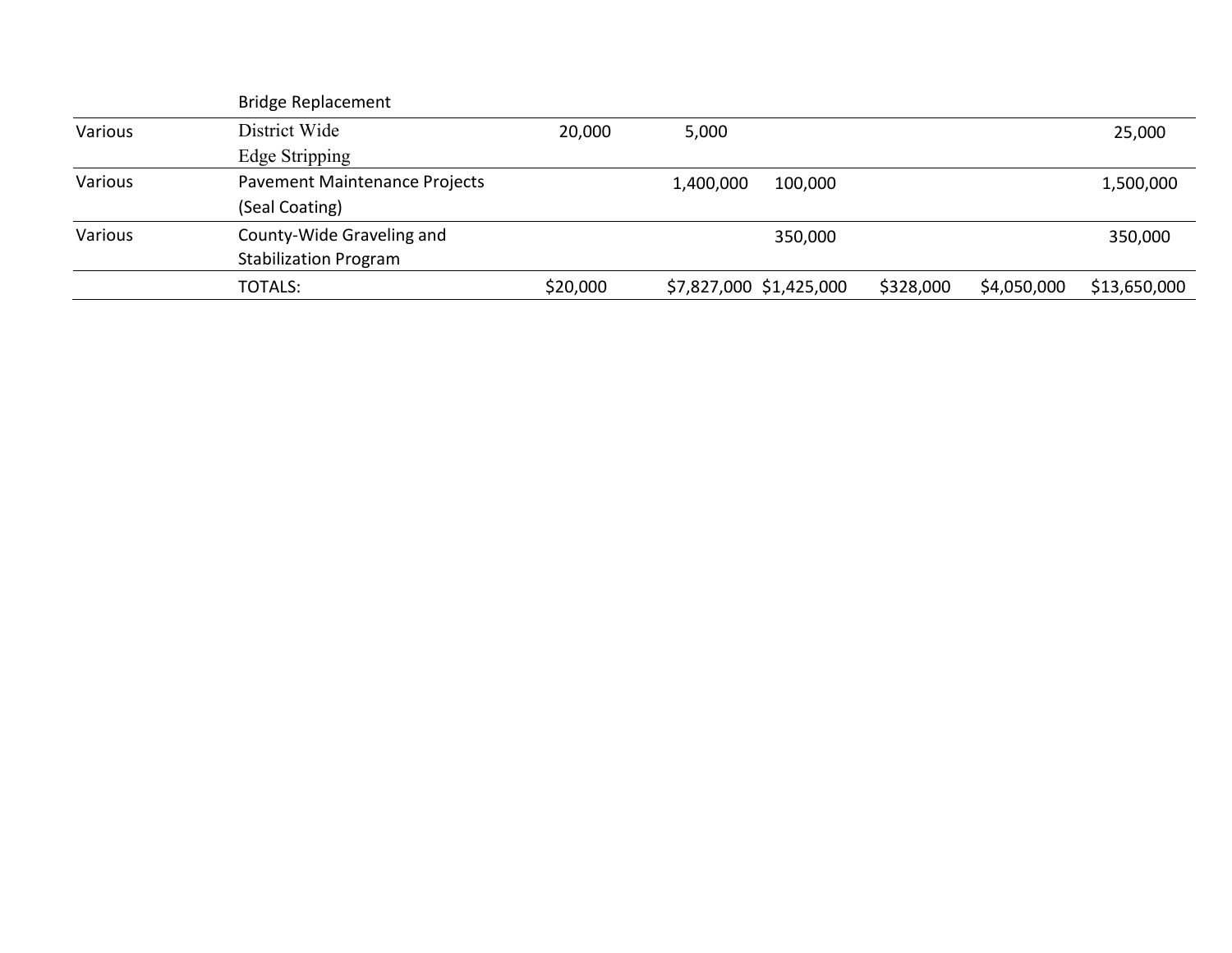|                    |                               | Federal   | State Aid   | County    |       | <b>County Sales</b> |                   |
|--------------------|-------------------------------|-----------|-------------|-----------|-------|---------------------|-------------------|
| Project            | <b>Project Description</b>    | Funds     | Funds       | Funds     | Other | Tax                 | <b>Total Cost</b> |
| CSAH 57            | Sumac to CSAH 21              |           | 50,000      |           |       | 1,050,000           | 1,100,000         |
|                    | <b>Bituminous Surfacing</b>   |           |             |           |       |                     |                   |
|                    | (Length 3.0 Miles)            |           |             |           |       |                     |                   |
| CSAH 57            | CSAH 21 to TH 71              |           | 65,000      |           |       |                     | 65,000            |
|                    | Mill and Overlay              |           |             |           |       |                     |                   |
|                    | (Length .25 Miles)            |           |             |           |       |                     |                   |
| CSAH <sub>6</sub>  | CSAH 11 to Norton Ave         |           | 425,000     |           |       |                     | 425,000           |
|                    | Mill & Overlay                |           |             |           |       |                     |                   |
|                    | (Length 1.56 miles)           |           |             |           |       |                     |                   |
| CSAH 21            | TH 197 to TH 71               |           | 2,200,000   |           |       |                     | 2,200,000         |
|                    | Thin Overlay                  |           |             |           |       |                     |                   |
|                    | (Length 10.60 miles)          |           |             |           |       |                     |                   |
| CSAH <sub>8</sub>  | CSAH 25 to County Line        |           | 1,200,000   |           |       |                     | 1,200,000         |
|                    | Thin Overlay                  |           |             |           |       |                     |                   |
|                    | (Length 5.70 miles)           |           |             |           |       |                     |                   |
| CSAH <sub>27</sub> | CSAH 12 to CSAH 20            |           | 50,000      |           |       | 1,450,000           | 1,500,000         |
|                    | Resurfacing                   |           |             |           |       |                     |                   |
|                    | (Length 4.1 miles)            |           |             |           |       |                     |                   |
| <b>CSAH 401</b>    | CSAH 46 to CSAH 11            |           |             | 275,000   |       |                     | 275,000           |
|                    | Resurfacing                   |           |             |           |       |                     |                   |
|                    | (Length 0.8 miles)            |           |             |           |       |                     |                   |
| CSAH <sub>20</sub> | CSAH 21 to CR 414             |           | 300,000     |           |       | 1,200,000           | 1,500,000         |
|                    | Reconstruction                |           |             |           |       |                     |                   |
|                    | (Length 1.1 miles)            |           |             |           |       |                     |                   |
| Various            | District Wide                 | 103,000   | 22,000      |           |       |                     | 125,000           |
|                    | Edge Stripping                |           |             |           |       |                     |                   |
| Various            | Pavement Maintenance Projects |           | 1,400,000   | 100,000   |       |                     | 1,500,000         |
|                    | (Seal Coating)                |           |             |           |       |                     |                   |
| Various            | County-Wide Graveling and     |           |             | 350,000   |       |                     | 350,000           |
|                    | <b>Stabilization Program</b>  |           |             |           |       |                     |                   |
|                    | <b>TOTALS:</b>                | \$103,000 | \$5,712,000 | \$725,000 | \$0   | \$3,700,000         | \$10,240,000      |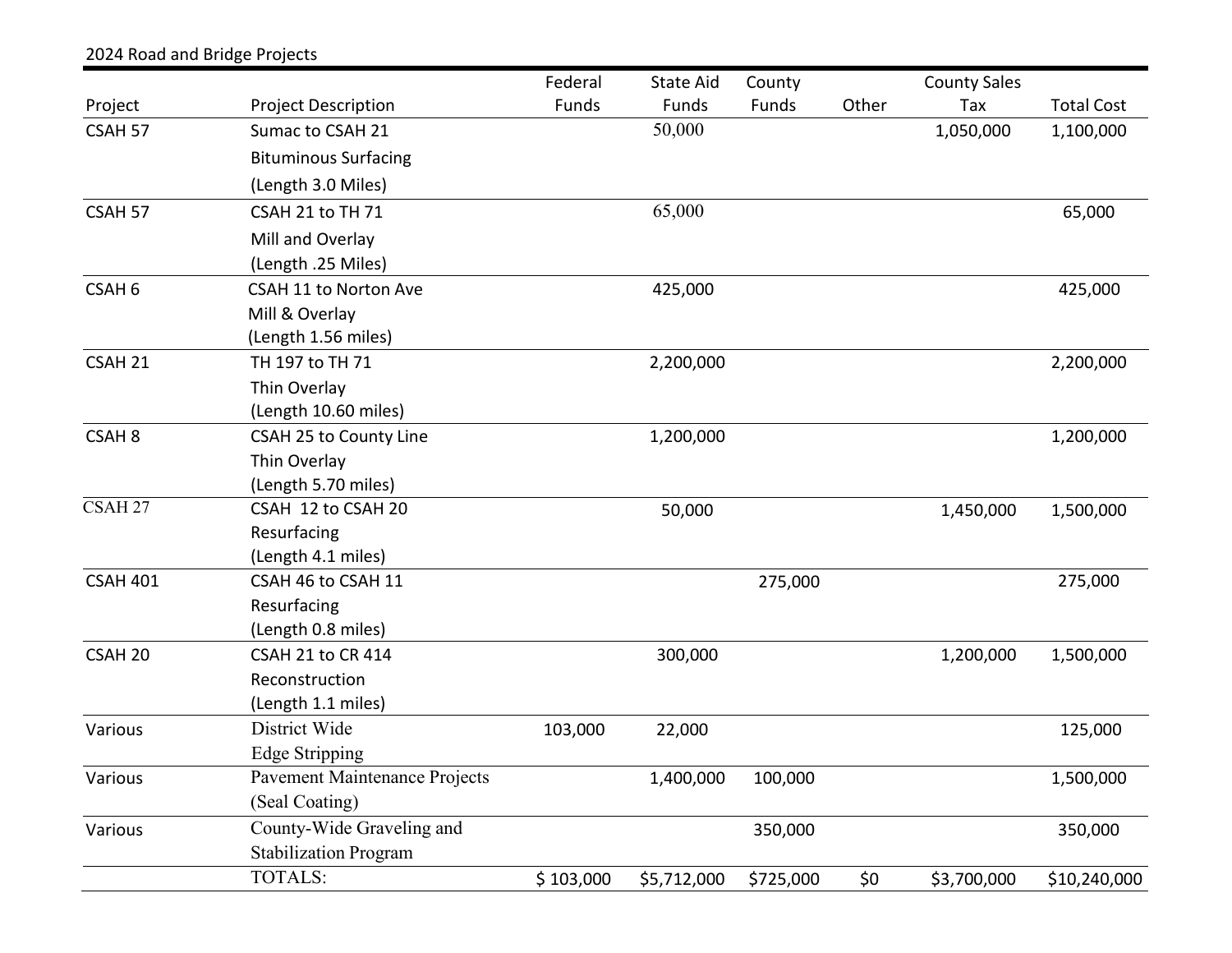|                                  | Federal                                                                   | <b>State Aid</b> | County    |             | <b>County Sales</b> |                   |
|----------------------------------|---------------------------------------------------------------------------|------------------|-----------|-------------|---------------------|-------------------|
| <b>Project Description</b>       | Funds                                                                     | Funds            | Funds     | Other       | Tax                 | <b>Total Cost</b> |
| In Tenstrike to TH 71 to CSAH 23 |                                                                           | 50,000           |           |             | 1,250,000           | 1,300,000         |
| Resurfacing                      |                                                                           |                  |           |             |                     |                   |
| (Length 3.6 miles)               |                                                                           |                  |           |             |                     |                   |
| In Tenstrike to TH 71            |                                                                           |                  |           |             | 150,000             | 150,000           |
| Resurfacing                      |                                                                           |                  |           |             |                     |                   |
| (Length 0.22 miles)              |                                                                           |                  |           |             |                     |                   |
| TH 71 to CSAH 32                 |                                                                           | 50,000           |           |             | 2,000,000           | 2,050,000         |
| Resurfacing                      |                                                                           |                  |           |             |                     |                   |
| (Length 5.6 miles)               |                                                                           |                  |           |             |                     |                   |
| $CSAH$ 43 to 0.4 miles east      |                                                                           |                  | 450,000   |             |                     | 450,000           |
| Reconstruction                   |                                                                           |                  |           |             |                     |                   |
| (Length 0.4 miles)               |                                                                           |                  |           |             |                     |                   |
| So. Co line to E Co. line        |                                                                           | 775,000          |           |             |                     | 775,000           |
| Mill and Overlay                 |                                                                           |                  |           |             |                     |                   |
| (Length 2.1 miles)               |                                                                           |                  |           |             |                     |                   |
| 0.2 miles north of CSAH 36       |                                                                           | 63,000           |           | 252,000     |                     | 315,000           |
| <b>Bridge Replacement</b>        |                                                                           |                  |           |             |                     |                   |
|                                  |                                                                           |                  |           |             |                     |                   |
|                                  |                                                                           | 1,400,000        | 100,000   |             |                     | 1,500,000         |
|                                  |                                                                           |                  |           |             |                     |                   |
| County-Wide Graveling and        |                                                                           |                  | 350,000   |             |                     | 350,000           |
| <b>Stabilization Program</b>     |                                                                           |                  |           |             |                     |                   |
| <b>TOTALS:</b>                   | \$0                                                                       |                  | \$900,000 | \$252,000   | \$3,400,000         | \$6,890,000       |
|                                  | (old bridge $\#7199$ )<br>Pavement Maintenance Projects<br>(Seal Coating) |                  |           | \$2,338,000 |                     |                   |